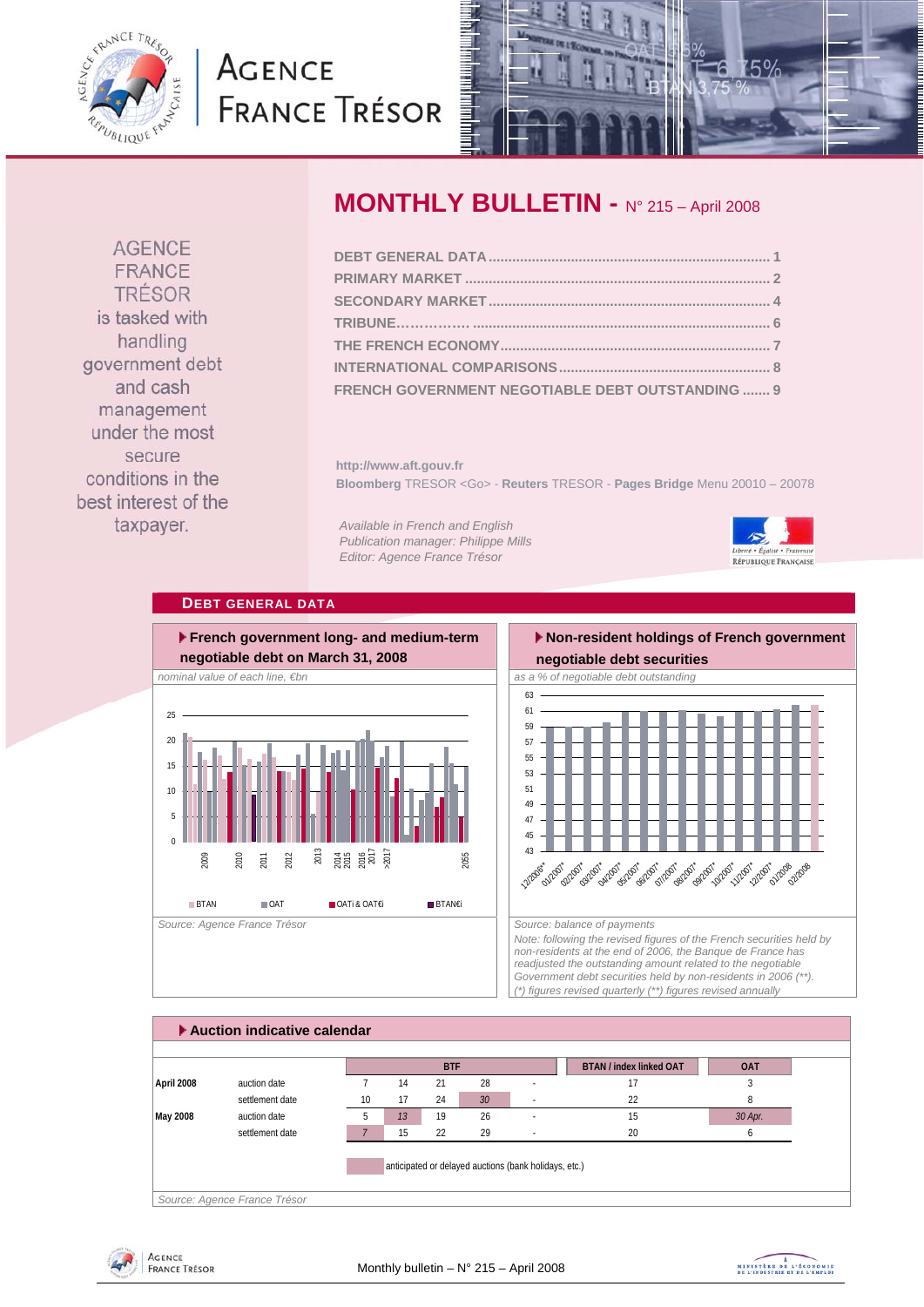#### **A joint presentation of the euro market by the main sovereign issuers**

Agence France Trésor and the monthly magazine *Institutional Investor* organised a seminar in Washington on 2 April dealing with euro fixed-income markets as part of the promotion of government securities. This action complemented the conventional roadshows and it was aimed at investors that have yet to enter the market for government securities denominated in euros. To help them take such a step in order to achieve international diversification of their bond portfolios, AFT invited its German and Italian counterparts to take part in the event so that US institutional investors could have an opportunity to meet with the leading sovereign issuers in the euro area. The half-day seminar attracted decision-makers from the major institutional investors on both the east and west coasts.

John Lipsky, First Deputy Managing Director of the International Monetary Fund, agreed to open the seminar with a keynote talk about the overall economic situation in the world and in the euro area.

We felt that an approach involving the three leading governments issuing eurodenominated securities was needed to demonstrate the homogeneity of the market for sovereign bonds denominated in euros, which is similar to that found in the US market, and that this homogeneity is real, despite the fact that each government in the euro area still has its own borrowing programme. Following the introduction of the euro, operating conditions on the fixed-income markets gradually became more harmonised. Even though different governments' issuance policies still have certain distinctive individual features, such as the mix of short-, medium- and long-term issues, or the proportion of inflation-linked securities, investors should see these differences as opportunities. By speaking with one voice, the three sovereign issuers also helped to create a better understanding of the dynamics of economic and fiscal developments in Europe compared to the other major economic areas of the world. Given the success of the seminar, AFT is likely to repeat this type of operation in other regions.

### <span id="page-1-0"></span>**PRIMARY MARKET**





*Source: Agence France Trésor* 





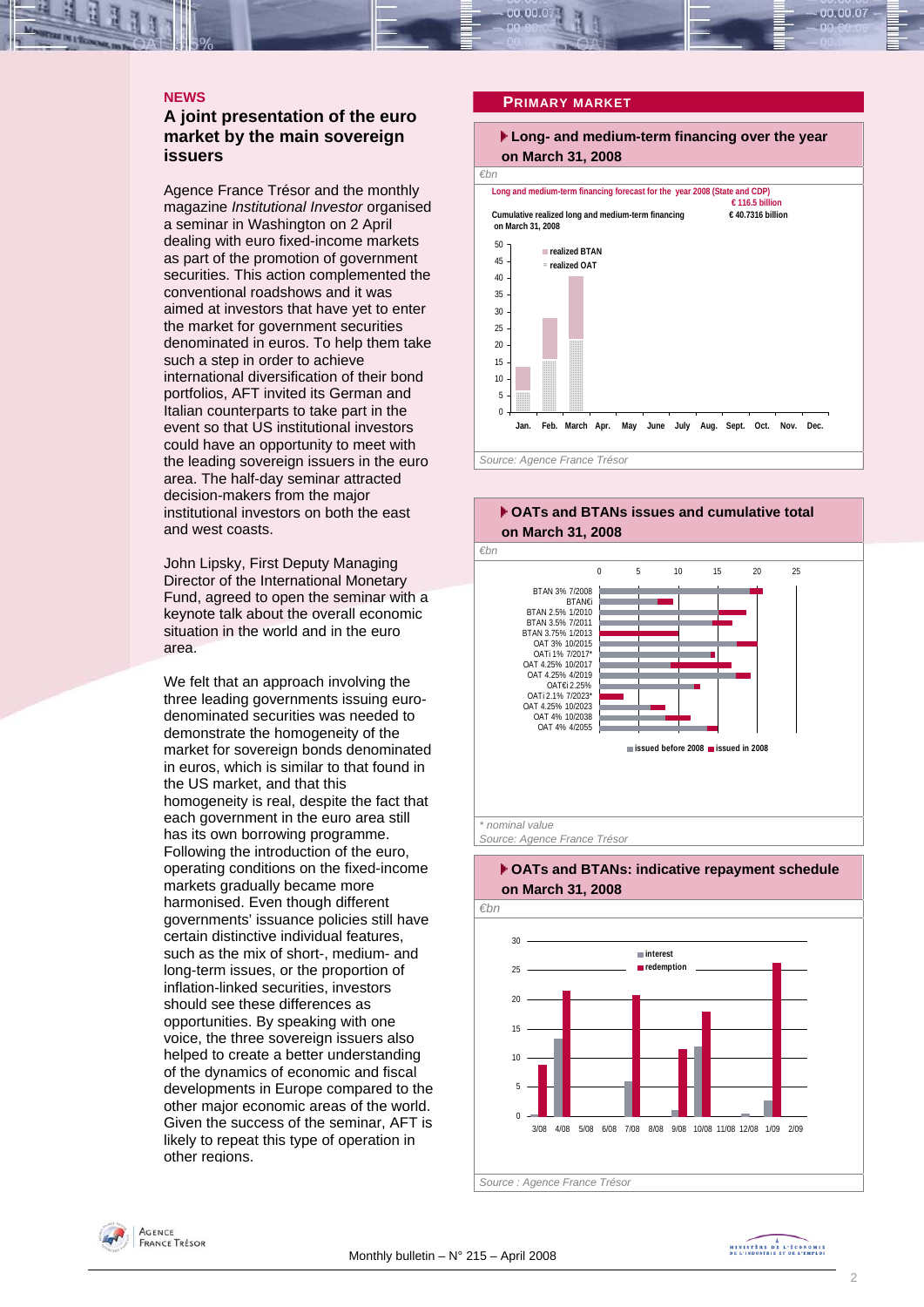#### $-00.00.07 -00.00.07$

#### **OAT and BTAN auctions – March 2008**

#### **OAT 10 years COAT 10 years DAT 30 years BTAN 2 years BTAN 5 years BTAN 5 years BTANE 2 years DATI 10 years 10/25/2015 10/25/2016 1/12/2013 1/12/2013 1/12/2013 1/12/2013 1/12/2013 1/12/2013 1/12/2013 1/12/2013 1/12/2013 1/** 10/25/2015 10/25/2017 10/25/2038 1/12/2010 7/12/2011 1/12/2013 7/25/2010 7/25/2017 3,00% 4,25% 4,00% 3,00% 3,50% 3,75% 1,25% 1,00% **Auction date** 3/6/2008 3/6/2008 3/6/2008 3/20/2008 3/20/2008 3/20/2008 20/3/2008 20/3/2008 Settlement date 3/11/2008 3/11/2008 3/11/2008 3/26/2008 3/26/2008 3/26/2008 3/26/2008 3/26/2008 Amount announced<br>Bid amount Bid amount 10 1,559 3,035 3,035 3,525 2,770 5,525 5,525 4,215 6,225 2,740 1,559 Amount served 2,535 1,395 1,395 1,094 1,805 1,395 0,940 0,930 0,474 *of which: NCTs before auction* 000 0 0 0 0 0 NCTs after auction *80 360 287* 0 0 0 00 **Total issued amount 2,615 1,755 1,381 1,805 1,395 0,940 0,930 0,474** Bid-to-cover ratio 1,20 2,53 2,53 3,06 3,02 6,62 2,95 3,29 Weighted average price 94,53% 101,42% 89,03% 99,09% 99,90% 100,43% 100,48% 93,36% Yield to maturity 3,84% 4,07% 4,68% 3,53% 3,53% 3,65% 1,04% 1,78% Indexation coefficient\* and the coefficient\* and the coefficient\* and the coefficient\* and the coefficient\* and the coefficient\* and the coefficient and the coefficient and the coefficient and the coefficient and the coeff as of the settlement date  $5,000 \cdots 5,500$  >  $\leq 4.000 \cdots 4.500$  >  $\leq 1,200 \cdots 1,700$

 *Source: Agence France Trésor* 

*€m* 

| $\epsilon$ m               |            |            |            |             |            |            |
|----------------------------|------------|------------|------------|-------------|------------|------------|
|                            |            |            |            |             |            |            |
|                            |            |            |            |             |            |            |
|                            |            |            |            |             |            |            |
|                            | <b>BTF</b> | <b>BTF</b> | <b>BTF</b> | <b>BTAN</b> | <b>BTF</b> | <b>BTF</b> |
|                            | Short term | 2 month    | 3 month    | 3 month     | 6 month    | 1 year     |
| <b>Auction date</b>        |            |            | 3/3/2008   |             | 3/3/2008   | 3/3/2008   |
| Settlement date            |            |            | 3/6/2008   |             | 3/6/2008   | 3/6/2008   |
| Maturity                   |            |            | 5/29/2008  |             | 8/14/2008  | 2/12/2009  |
| <b>Total issued amount</b> |            |            | 2,503      |             | 1,604      | 1,603      |
| Weighted average rate      |            |            | 3.867%     |             | 3.803%     | 3.573%     |
| <b>Auction date</b>        |            | 3/10/2008  | 3/10/2008  |             |            |            |
| Settlement date            |            | 3/13/2008  | 3/13/2008  |             |            |            |
| Maturity                   |            | 5/7/2008   | 6/12/2008  |             |            |            |
| <b>Total issued amount</b> |            | 2,100      | 2,745      |             |            |            |
| Weighted average rate      |            | 3.926%     | 3.923%     |             |            |            |
| <b>Auction date</b>        |            | 3/17/2008  | 3/17/2008  |             |            | 3/17/2008  |
| Settlement date            |            | 3/20/2008  | 3/20/2008  |             |            | 3/20/2008  |
| Maturity                   |            | 6/5/2008   | 6/12/2008  |             |            | 3/12/2009  |
| <b>Total issued amount</b> |            | 1,201      | 2,803      |             |            | 1,603      |
| Weighted average rate      |            | 3.840%     | 3.840%     |             |            | 3.560%     |
| <b>Auction date</b>        |            |            | 3/25/2008  | 3/25/2008   | 3/25/2008  |            |
| Settlement date            |            |            | 3/27/2008  | 3/27/2008   | 3/27/2008  |            |
| Maturity                   |            |            | 6/26/2008  | 7/12/2008   | 9/11/2008  |            |
| <b>Total issued amount</b> |            |            | 2,626      | 1,500       | 1,544      |            |
| Weighted average rate      |            |            | 3.927%     | 99.679%     | 3.943%     |            |
| <b>Auction date</b>        |            | 3/31/2008  | 3/31/2008  |             |            | 3/31/2008  |
| Settlement date            |            | 4/3/2008   | 4/3/2008   |             |            | 4/3/2008   |
| Maturity                   |            | 5/22/2008  | 6/26/2008  |             |            | 3/12/2009  |
| <b>Total issued amount</b> |            | 1,629      | 2,453      |             |            | 1,604      |
| Weighted average rate      |            | 3.890%     | 3.870%     |             |            | 3.800%     |

*Source: Agence France Trésor* 

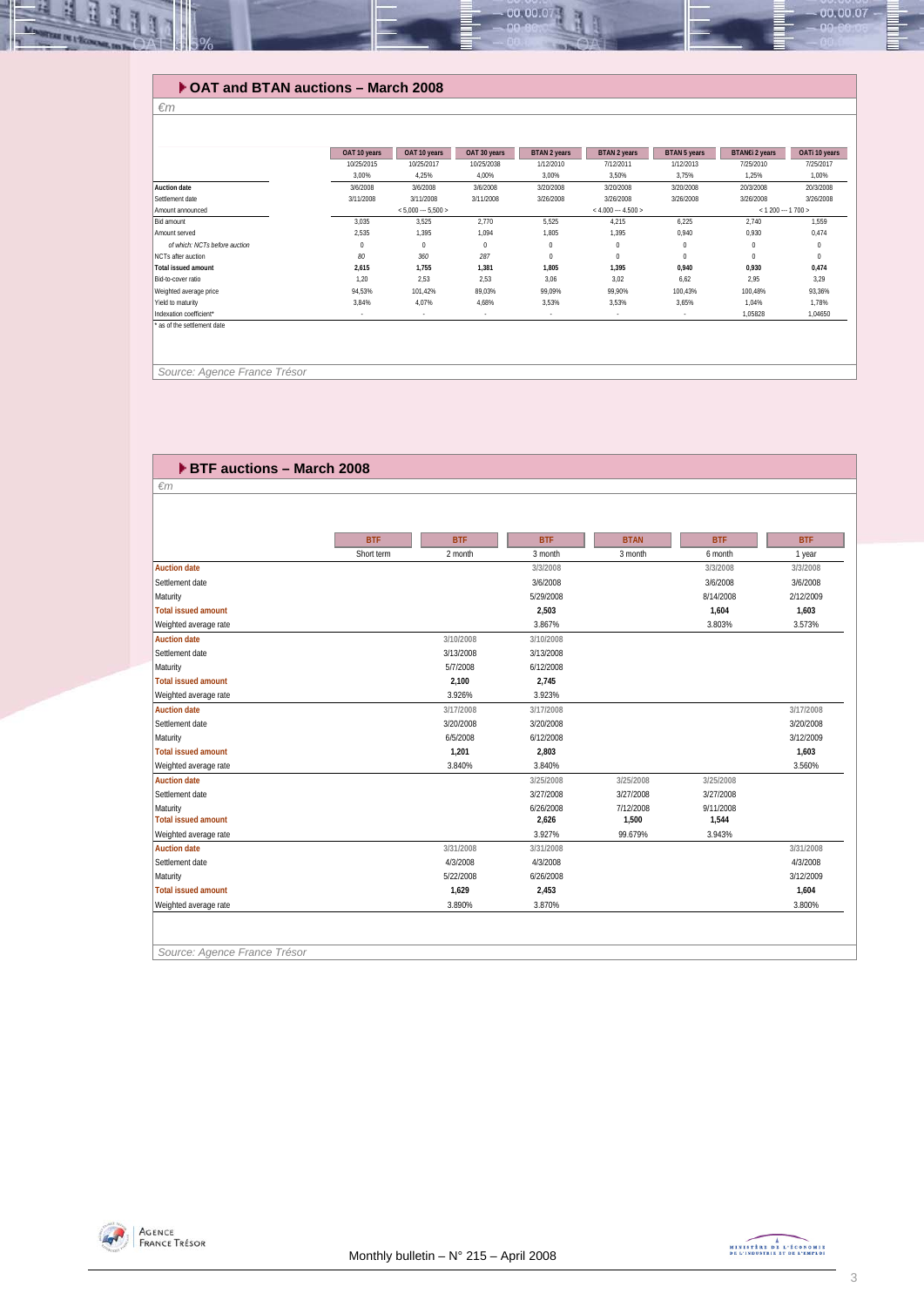<span id="page-3-0"></span>







*(1) difference between the yield of the OAT 4% April 2013 and the yield of the OATi 2.5% July 2013 (2) difference between the yield of the OAT 5% April 2012 and the yield of the OAT€i 3% July 2012 (3) difference between the yield of the OAT 5.5% April 2029 and the yield of the OATi 3.4% July 2029 (4) difference between the yield of the OAT 5.75% October 2032 and the yield of the OAT€i 3.15% July 2032* 

| $\blacktriangleright$ Negotiable government debt and swaps |          |          |          |         |          |         |         |                 |              |  |  |
|------------------------------------------------------------|----------|----------|----------|---------|----------|---------|---------|-----------------|--------------|--|--|
| $\varepsilon$ bn                                           |          |          |          |         |          |         |         |                 |              |  |  |
|                                                            |          |          |          |         |          |         |         |                 |              |  |  |
|                                                            | end      | end      | end      | end     | end      | end     | end     | end of February | end of March |  |  |
|                                                            | 2001     | 2002     | 2003     | 2004    | 2005     | 2006    | 2007    | 2008            | 2008         |  |  |
| Negotiable government debt                                 |          |          |          |         |          |         |         |                 |              |  |  |
| outstanding                                                | 653      | 717      | 788      | 833     | 877      | 877     | 921     | 945             | 956          |  |  |
| OAT                                                        | 443      | 478      | 512      | 552     | 593      | 610     | 641     | 658             | 664          |  |  |
| <b>BTAN</b>                                                | 158      | 151      | 167      | 184     | 189      | 200     | 202     | 195             | 193          |  |  |
| <b>BTF</b>                                                 | 52       | 88       | 109      | 97      | 95       | 66      | 78      | 92              | 99           |  |  |
| <b>Swaps outstanding</b>                                   | 37       | 61       | 61       | 61      | 52       | 44      | 42      | 40              | 37           |  |  |
| Average maturity of the negotiable debt                    |          |          |          |         |          |         |         |                 |              |  |  |
| before swaps                                               | 6 years  | 5 years  | 5 years  | 6 years | 6 years  | 7 years | 7 years | 7 years         | 7 years      |  |  |
|                                                            | 47 days  | 343 days | 297 days | 79 days | 267 days | 45 days | 51 days | 63 days         | 42 days      |  |  |
| after swaps                                                | 5 years  | 5 years  | 5 years  | 6 years | 6 years  | 7 years | 7 years | 7 years         | 7 years      |  |  |
|                                                            | 358 days | 266 days | 235 days | 33 days | 228 days | 16 days | 29 days | 43 days         | 23 days      |  |  |
|                                                            |          |          |          |         |          |         |         |                 |              |  |  |
| Source: Agence France Trésor                               |          |          |          |         |          |         |         |                 |              |  |  |



MINISTREE DE L'ÉCONOMIE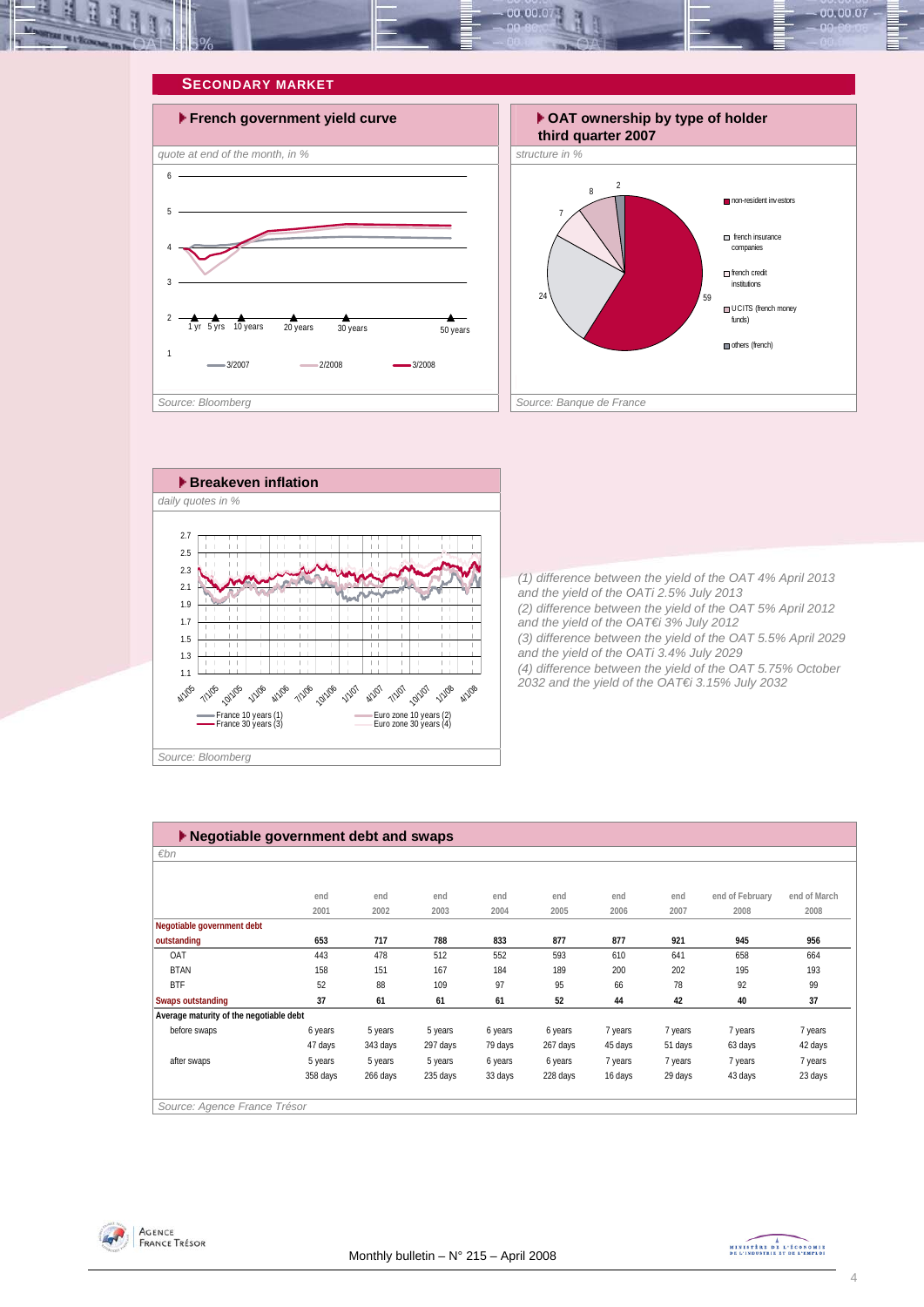







MINISTREE DE L'ÉCONOMIE

00.00.07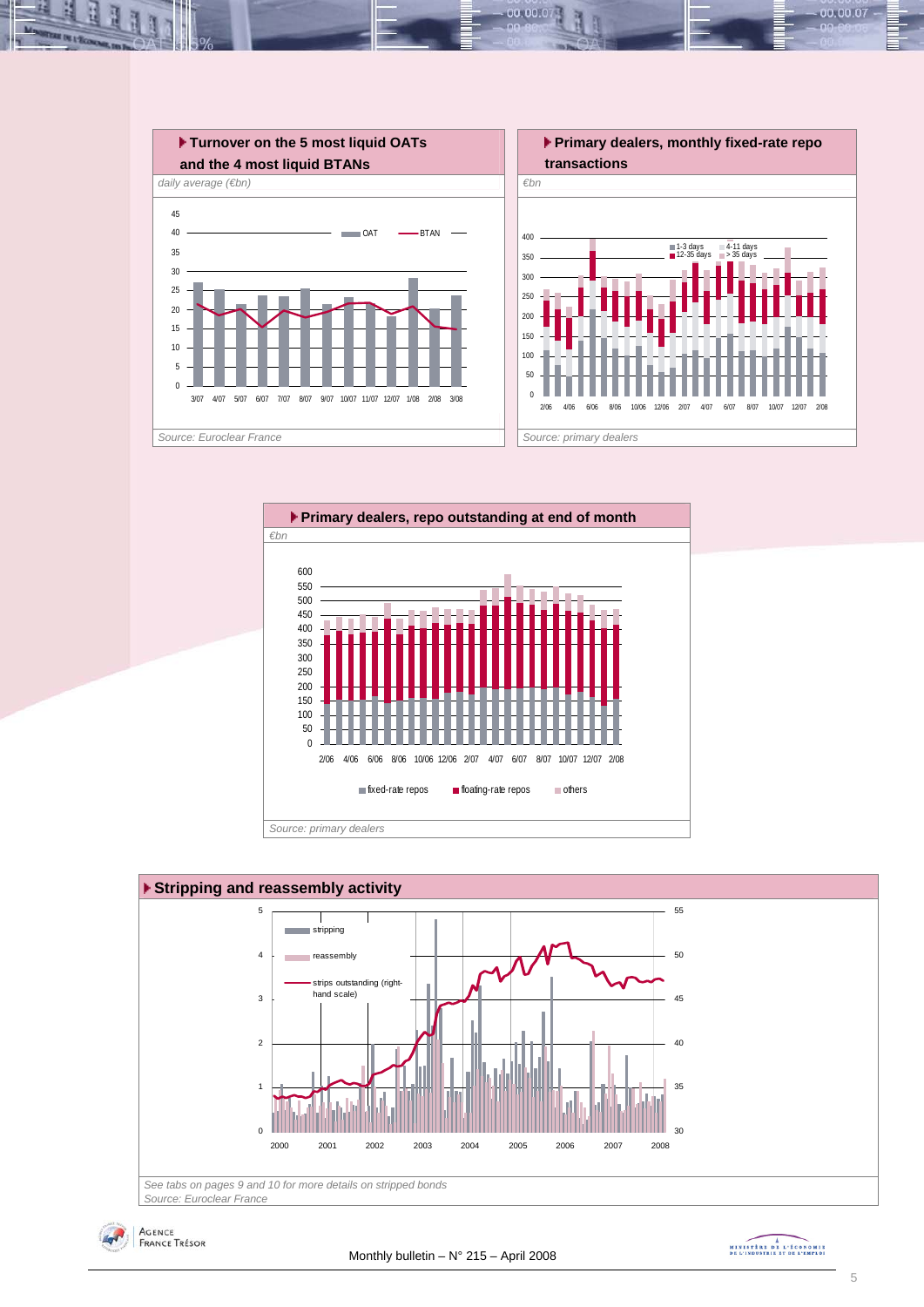<span id="page-5-0"></span>

### **Credit market: ignorance sparks fear**

**By Dominique Barbet, BNP Paribas** 

**The loan crisis brought on by US mortgages is on everyone's mind. Beyond the losses suffered on loans granted to insolvent or high-risk borrowers, this crisis has also led to an increase in risk aversion.** 

each of its instruments: liquidity to combat the financial crisis and interest rates to fight inflation. Ben Bernanke, on the other hand, has slashed rates and the United States has opted for wide-ranging stimulus measures. Cutting rates will *Source : BNP Paribas* reduce the debt servicing shouldered by The difference between the stances of the two main central bankers on the planet is blatant. On one hand, Jean-Claude Trichet refuses to ease monetary policy as the ECB has assigned clear objectives for



US households. The purpose of these measures is to curb the number of defaults and safeguard household purchasing power, and thus their level of consumption—a full-scale stimulus package based on both fiscal policy and exchange rates. In light of the objectives laid out by the two central banks and given the origin of the crisis, these differences are completely justified.

Today, overnight rates on both sides of the Atlantic show that the necessary liquidity is available. However, confidence is lacking, no one knows how high the final cost for the financial system will be, nor who will have to foot the bill. The risks redistribution process, which include securitisations, collateralised debt, credit derivatives and other special vehicles have distributed the risks to such a great extent that no one really knows where they are, or their amount. Ignorance sparks fear and the risks are no longer spread out as previously believed, but compounded in the balance sheets of banks, funds and investors. This is how higher losses may be recorded now than what will eventually be incurred, reaching an estimated USD 945 billion according to the IMF.

Given the lack of confidence, liquidity is circulating inadequately, as can be witnessed in the interbank market. The graph shows the gap between the 3 months Euribor swap (which includes bank risk) and the 3 months OIS swap (which is a virtually risk-free rate, based on the EONIA) for spot and forward maturities. The June curve shows a "normal" market situation; the December curve illustrates a crisis situation with an expected gradual return to normal; today's curve reveals a situation that would deteriorate further. Nonetheless, the central banks will stay in the game and with time, the situation will eventually normalise. This apparent lack of rationality stems from the risks and losses limits that market operators have.

Companies and financial institutions alike are seeing their funding costs skyrocket as banks tighten lending conditions. But companies continue to draw on their credit lines in fear that they will not be able to obtain funding later on. Everyone is scrambling to secure financing. All of this leads to a sharp increase in loans, which is undoubtedly misleading in view of the actual vigour of the economy.

*NB: this Agence France Trésor forum offers economists an opportunity to express their personal opinion. Thus, the above article strictly reflects the author's view, and should not be construed as expressing the viewpoints of Agence France Trésor or the Ministry of the Economy, Industry and Employment.* 

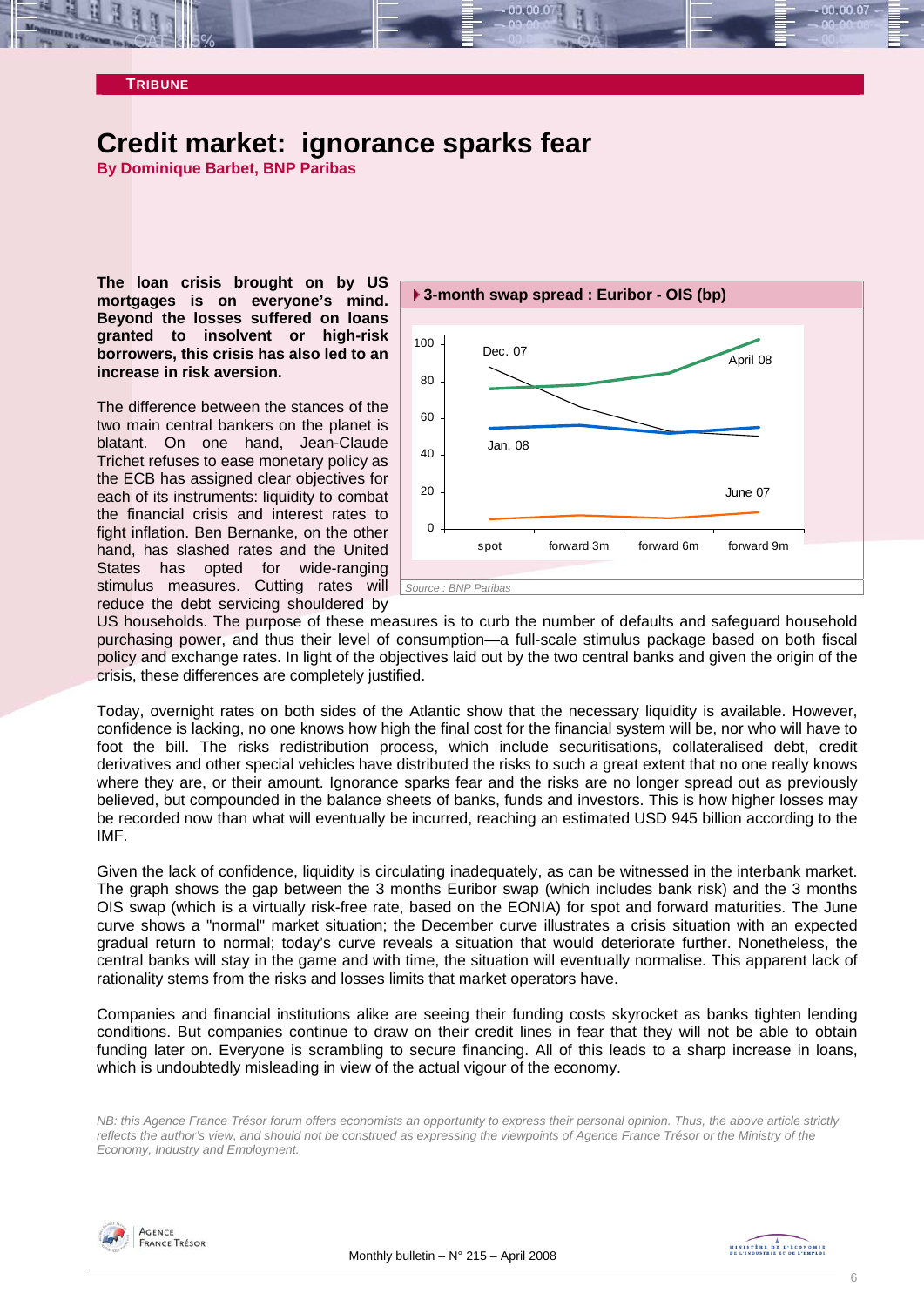<span id="page-6-0"></span>

#### **THE FRENCH ECONOMY**

| $\blacktriangleright$ Macro-economic forecast |      |               |                  |
|-----------------------------------------------|------|---------------|------------------|
| Real growth rate as a %                       |      |               |                  |
|                                               |      |               |                  |
|                                               | 2007 | 2008          | 2009             |
| French GDP                                    | 1.9  | $< 1.7 - 2.0$ | $<13/4 - 21/4 >$ |
| Furo zone GDP                                 | 2.6  | 1.8           | 1.9              |
| Household consumption                         | 2.0  | 2.1           | 2.4              |
| <b>Business investment</b>                    | 4.5  | 3.8           | 3.6              |
| Exports                                       | 2.7  | 2.5           | 4.3              |
| Imports                                       | 4.1  | 2.7           | 4.1              |
| Consumer prices                               | 1.5  | 2.2           | 1.6              |
| (year-on-year)                                |      |               |                  |
|                                               |      |               |                  |
|                                               |      |               |                  |

Source: Ministry of the Economy, Industry and Employment

#### **Execent economic indicators**

| Industrial output*, year-on-year       | 2.9%          | 1/2008     |
|----------------------------------------|---------------|------------|
| Household consumption*, year-on-year   | 3.7%          | 2/2008     |
| Unemployment rate (ILO)                | 7.5%          | 12/2007    |
| Consumer prices, year-on-year          |               |            |
| all items                              | 2.8%          | 2/2008     |
| all items excluding tobacco            | 2.8%          | 2/2008     |
| Trade balance, fob-fob, sa             | $-3.2$ FUR bn | 1/2008     |
| $\blacksquare$<br>×                    | $-4.3$ FUR bn | 12/2007    |
| Current account balance, sa            | $-5.5$ FUR bn | 1/2008     |
| $\blacksquare$                         | $-1.8$ EUR bn | 12/2007    |
| 10-year constant maturity rate (TEC10) | 4.17%         | 03/31/2008 |
| 3-month interest rate (Euribor)        | 4.727%        | 03/31/2008 |
| FUR / USD                              | 1.5812        | 03/31/2008 |
| FUR / JPY                              | 157.37        | 03/31/2008 |
| *manufacturad goods —                  |               |            |

00.00.07

*Source: Insee; Ministry of the Economy, Industry and Employment; Banque de France* 





|                    |          |          |          | end of February level |          |
|--------------------|----------|----------|----------|-----------------------|----------|
|                    | 2005     | 2006     | 2006     | 2007                  | 2008     |
| General budget     |          |          |          |                       |          |
| balance            | $-45.15$ | $-42.48$ | $-4.29$  | $-12.73$              | $-16.47$ |
| revenue            | 249.11   | 230.40   | 29.47    | 27.77                 | 27.75    |
| expenditure        | 294.27   | 272.88   | 33.76    | 40.50                 | 44.23    |
| Balance of special |          |          |          |                       |          |
| Treasury accounts  | 1.68     | 3.48     | $-9.06$  | $-7.42$               | $-6.22$  |
| General budget     |          |          |          |                       |          |
| outturn            | $-43.47$ | $-39.00$ | $-13.35$ | $-20.15$              | $-22.70$ |
|                    |          |          |          |                       |          |
|                    |          |          |          |                       |          |
|                    |          |          |          |                       |          |

#### **Public finance: general government deficit and debt**



*Economy, Industry and Employment* 



*uelle/index.php*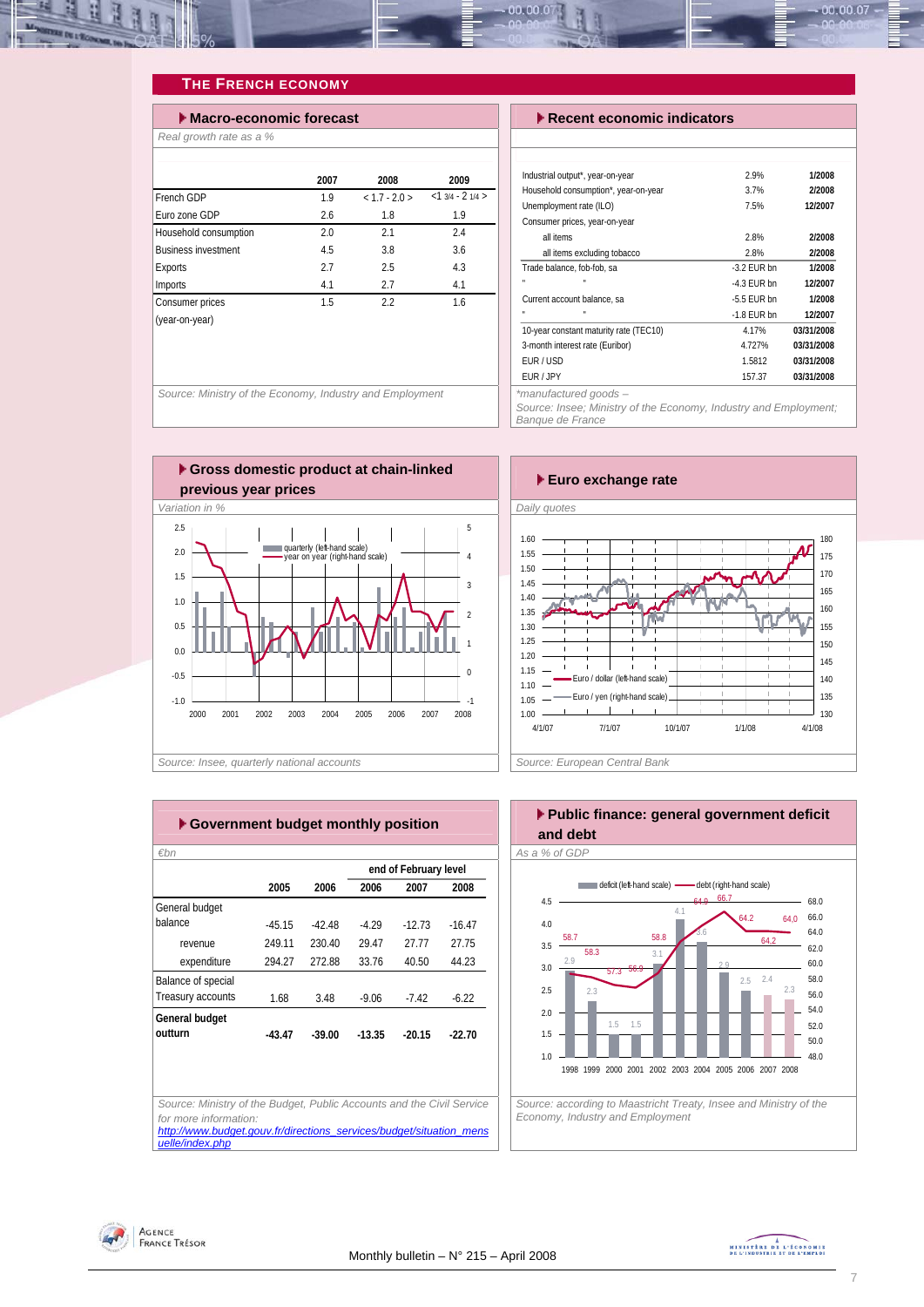<span id="page-7-0"></span>

| Timetable for the release of French economic indicators                                                                                                                                                                                                                                                                                                                                                                                                                                                                                                                                                                                                                                                                                                                                                                           |  |  |  |  |  |  |  |  |  |
|-----------------------------------------------------------------------------------------------------------------------------------------------------------------------------------------------------------------------------------------------------------------------------------------------------------------------------------------------------------------------------------------------------------------------------------------------------------------------------------------------------------------------------------------------------------------------------------------------------------------------------------------------------------------------------------------------------------------------------------------------------------------------------------------------------------------------------------|--|--|--|--|--|--|--|--|--|
| <b>May 2008</b>                                                                                                                                                                                                                                                                                                                                                                                                                                                                                                                                                                                                                                                                                                                                                                                                                   |  |  |  |  |  |  |  |  |  |
| Central government budget: statement at end of March<br>Foreign trade in March<br>Gross foreign exchange reserves in April<br>9<br>Industrial output in March<br>9<br>Balance of payments in March<br>13<br>Industrial investments: quarterly April survey<br>14<br>Consumer prices: final index for April<br>14<br>Quarterly national accounts: first results Q1-2008<br>15<br>Annualy national accounts: first results 2007<br>15<br>Payroll employment: provisional results Q1-2008<br>16<br>16<br>Wages: provisional statistics Q1-2008<br>Household consumption of manufactured goods in April<br>23<br>New building starts in April<br>27<br>Industrial trends: monthly survey for May<br>27<br>Household confidence survey: May survey<br>28<br>Job seekers in April<br>29<br>Net foreign exchange reserves in April<br>30 |  |  |  |  |  |  |  |  |  |
|                                                                                                                                                                                                                                                                                                                                                                                                                                                                                                                                                                                                                                                                                                                                                                                                                                   |  |  |  |  |  |  |  |  |  |
|                                                                                                                                                                                                                                                                                                                                                                                                                                                                                                                                                                                                                                                                                                                                                                                                                                   |  |  |  |  |  |  |  |  |  |

00.00.07

#### **INTERNATIONAL COMPARISONS**







 $-00.00.07 -$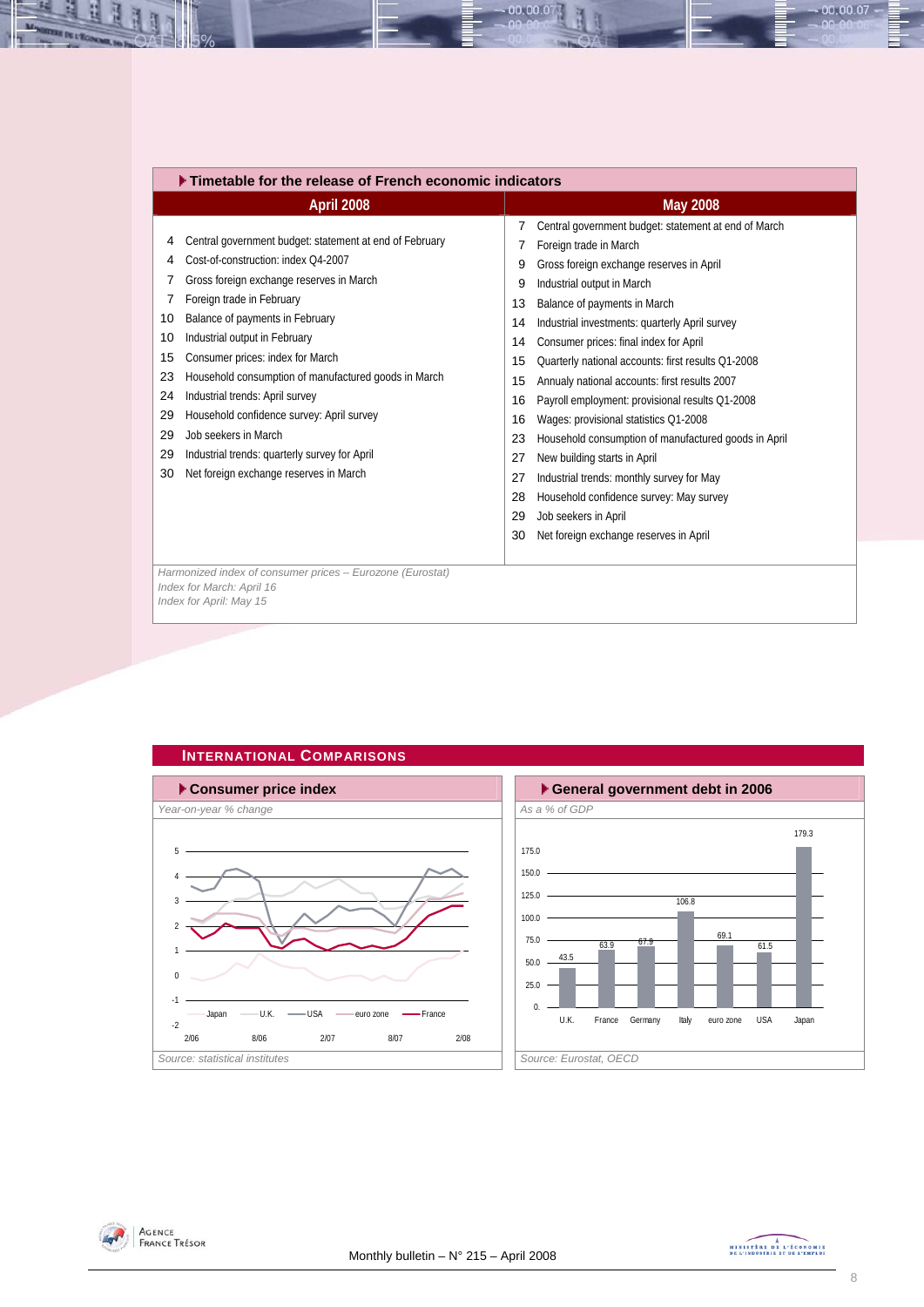#### **FRENCH GOVERNMENT NEGOTIABLE DEBT OUTSTAND ING -** *DETTE NEGOCIABLE DE L'ETAT*

 $00.00.0$ 

 **OAT au 31 mars 2008** */ fungible Treasury bonds at March 31, 2008*

| En euros<br><b>CODE ISIN</b><br><b>Euroclear France</b> | Libellé de l'emprunt /<br><b>Bond</b>                                                                                                                                                                                                                                                                | <b>Encours / Outstanding</b>                       | Coefficient<br>d'indexation<br>indexation<br>coefficient | Valeur nominale/ démembré<br>face value | /stripped                    | <b>CODE ISIN</b><br>Euroclear France | Libellé de l'emprunt /<br>Bond                                      | Encours / Outstanding                                  | Coefficient<br>d'indexation.<br>indexation<br>coefficient | Valeur nominale/ face<br>value | démembré<br>/stripped |
|---------------------------------------------------------|------------------------------------------------------------------------------------------------------------------------------------------------------------------------------------------------------------------------------------------------------------------------------------------------------|----------------------------------------------------|----------------------------------------------------------|-----------------------------------------|------------------------------|--------------------------------------|---------------------------------------------------------------------|--------------------------------------------------------|-----------------------------------------------------------|--------------------------------|-----------------------|
| FR0000570632<br>FR0000570665                            | Échéance 2008<br>OAT 5.25% 25 avril 2008<br>OAT 8,5% 25 octobre 2008                                                                                                                                                                                                                                 | 39 326 343 494<br>21 542 182 367<br>17 784 161 127 |                                                          |                                         | 901 240 000<br>4 186 570 000 | FR0010415331<br>FR00102351761        | Échéance 2017<br>OAT 3,75% 25 avril 2017<br>OATi 1% 25 juillet 2017 | 51 968 785 700<br>19 990 000 000<br>15 316 785 700 (1) | 1,04630                                                   | (14 639 000 000)               | 325 500 000           |
|                                                         | Échéance 2009                                                                                                                                                                                                                                                                                        | 64 375 532 521                                     |                                                          |                                         |                              | FR0010517417                         | OAT 4,25% 25 octobre 2017<br>Échéance 2019                          | 16 662 000 000<br>27 924 941 765                       |                                                           |                                | 115 000 000           |
| FR0000570673V                                           | OAT TEC10 25 janvier 2009                                                                                                                                                                                                                                                                            | 9853044498                                         |                                                          |                                         |                              | FR0000189151                         | OAT 4,25% 25 avril 2019                                             | 19 065 000 000                                         |                                                           |                                | 210 590 000           |
| FR0000571432                                            | OAT 4% 25 avril 2009                                                                                                                                                                                                                                                                                 | 18 640 258 371                                     |                                                          |                                         | 1 351 890 000                | FR0000570921                         | OAT 8.5% 25 octobre 2019                                            | 8 844 392 893                                          |                                                           |                                | 3 968 690 000         |
| FR00005714241<br>FR0000186199                           | OATi 3% 25 juillet 2009<br>OAT 4% 25 octobre 2009                                                                                                                                                                                                                                                    | 16 038 092 614 (1)<br>19 844 137 038               | 1,16122                                                  | (13 811 416 109)                        | 663 030 000                  | FR0000570954 C                       | ETAT 9,82% 31 décembre 2019<br>Échéance 2020                        | 15 548 872 (2)<br>13 939 032 700                       |                                                           | (6692154)                      |                       |
|                                                         | Échéance 2010                                                                                                                                                                                                                                                                                        | 31 162 742 970                                     |                                                          |                                         |                              | FR00100505591                        | OAT€i 2,25% 25 juillet 2020                                         | 13 939 032 700 (1)                                     | 1.09990                                                   | (12 673 000 000)               |                       |
| FR0000186603                                            | OAT 5,5% 25 avril 2010                                                                                                                                                                                                                                                                               | 15 311 719 352                                     |                                                          |                                         | 495 420 000                  |                                      | Échéance 2021                                                       | 19 857 000 000                                         |                                                           |                                |                       |
| FR0000187023                                            | OAT 5,5% 25 octobre 2010                                                                                                                                                                                                                                                                             | 15 851 023 618                                     |                                                          |                                         | 1 297 780 000                | FR0010192997                         | OAT 3,75% 25 avril 2021                                             | 19 857 000 000                                         |                                                           |                                | 480 540 000           |
|                                                         | Échéance 2011                                                                                                                                                                                                                                                                                        | 48 793 048 162                                     |                                                          |                                         |                              |                                      | Échéance 2022                                                       | 1 243 939 990                                          |                                                           |                                |                       |
| FR0000570731                                            | OAT 6,5% 25 avril 2011                                                                                                                                                                                                                                                                               | 19 572 445 710                                     |                                                          |                                         | 924 130 000                  | FR0000571044                         | OAT 8,25% 25 avril 2022                                             | 1 243 939 990                                          |                                                           |                                | 884 150 000           |
| FR0010094375                                            | OATi 1,6% 25 juillet 2011                                                                                                                                                                                                                                                                            | 15 165 716 120 (1)                                 | 1.08466                                                  | (13 982 000 000)                        |                              |                                      | Échéance 2023                                                       | 22 016 095 903                                         |                                                           |                                |                       |
| FR0000187874                                            | OAT 5% 25 octobre 2011                                                                                                                                                                                                                                                                               | 14 054 886 332                                     |                                                          |                                         | 344 940 000                  | FR0000571085                         | OAT 8,5% 25 avril 2023                                              | 10 606 195 903                                         |                                                           |                                | 7 126 940 000         |
|                                                         | Échéance 2012                                                                                                                                                                                                                                                                                        | 58 682 666 303                                     |                                                          |                                         |                              | FR0010585901                         | OATi 2,1% 25 juillet 2023                                           | 3 042 900 000 (1)                                      | 1,01430                                                   | (3000000000)                   |                       |
| FR0000188328                                            | OAT 5% 25 avril 2012                                                                                                                                                                                                                                                                                 | 17 169 110 580                                     |                                                          |                                         | 937 050 000                  | FR0010466938                         | OAT 4,25% 25 octobre 2023                                           | 8 367 000 000                                          |                                                           |                                | 260 000 000           |
| FR0000188013                                            | OAT€i 3% 25 juillet 2012                                                                                                                                                                                                                                                                             | 16 473 735 460 (1)                                 | 1,13659                                                  | (14 494 000 000)                        |                              |                                      | Échéance 2025                                                       | 9 671 928 118                                          |                                                           |                                |                       |
| FR0000188690                                            | OAT 4,75% 25 octobre 2012                                                                                                                                                                                                                                                                            | 19 554 122 924                                     |                                                          |                                         | 878 000 000                  | FR0000571150                         | OAT 6% 25 octobre 2025                                              | 9 671 928 118                                          |                                                           |                                | 3 260 800 000         |
| FR0000570780                                            | OAT 8.5% 26 décembre 2012                                                                                                                                                                                                                                                                            | 5485697339                                         |                                                          |                                         |                              |                                      | Échéance 2028                                                       | 15 303 907                                             |                                                           |                                |                       |
|                                                         | Échéance 2013                                                                                                                                                                                                                                                                                        | 52 098 314 298                                     |                                                          |                                         |                              | FR0000571226 C                       | OAT zéro coupon 28 mars 2028                                        | 15 303 907 (3)                                         |                                                           | (46 232 603)                   |                       |
| FR0000188989                                            | OAT 4% 25 avril 2013                                                                                                                                                                                                                                                                                 | 19 137 183 879                                     |                                                          |                                         | 190 450 000                  |                                      | Échéance 2029                                                       | 23 483 054 897                                         |                                                           |                                |                       |
| FR0000188955                                            | OATi 2,5% 25 juillet 2013                                                                                                                                                                                                                                                                            | 15 364 372 740 (1)                                 | 1,10203                                                  | (13941882471)                           |                              | FR0000571218                         | OAT 5,5% 25 avril 2029                                              | 15 500 880 458                                         |                                                           |                                | 2 462 670 000         |
| FR0010011130                                            | OAT 4% 25 octobre 2013                                                                                                                                                                                                                                                                               | 17 596 757 679                                     |                                                          |                                         | 236 820 000                  | FR00001864131                        | OATi 3,4% 25 juillet 2029                                           | 7 982 174 439 (1)                                      | 1,15631                                                   | (6 903 144 000)                |                       |
|                                                         | Échéance 2014                                                                                                                                                                                                                                                                                        | 32 145 724 224                                     |                                                          |                                         |                              |                                      | Échéance 2032                                                       | 28 476 916 380                                         |                                                           |                                |                       |
| FR0010061242                                            | OAT 4% 25 avril 2014                                                                                                                                                                                                                                                                                 | 18 039 752 234                                     |                                                          |                                         | 266 380 000                  | FR0000188799 I<br>FR0000187635       | OAT€i 3,15% 25 juillet 2032<br>OAT 5,75% 25 octobre 2032            | 9 738 916 380 (1)<br>18 738 000 000                    | 1,11442                                                   | (8739 000 000)                 | 6 340 650 000         |
| FR0010112052                                            | OAT 4% 25 octobre 2014                                                                                                                                                                                                                                                                               | 14 105 971 990                                     |                                                          |                                         | 156 550 000                  |                                      | Échéance 2035                                                       |                                                        |                                                           |                                |                       |
|                                                         | Échéance 2015                                                                                                                                                                                                                                                                                        | 49 316 500 293                                     |                                                          |                                         |                              | FR0010070060                         | OAT 4,75% 25 avril 2035                                             | 15 614 000 000<br>15 614 000 000                       |                                                           |                                | 2 965 520 000         |
| FR0010163543                                            | OAT 3,5% 25 avril 2015                                                                                                                                                                                                                                                                               | 18 055 313 893                                     |                                                          |                                         | 95 650 000                   |                                      | Échéance 2038                                                       |                                                        |                                                           |                                |                       |
| FR0010135525                                            | OAT€i 1,6% 25 juillet 2015                                                                                                                                                                                                                                                                           | 11 196 186 400 (1)                                 | 1,07780                                                  | (10 388 000 000)                        | 107 780 000                  | FR0010371401                         | OAT 4% 25 octobre 2038                                              | 11 408 000 000<br>11 408 000 000                       |                                                           |                                | 2 060 850 000         |
| FR0010216481                                            | OAT 3% 25 octobre 2015                                                                                                                                                                                                                                                                               | 20 065 000 000                                     |                                                          |                                         | 55 840 000                   |                                      | Échéance 2040                                                       | 4 987 089 610                                          |                                                           |                                |                       |
|                                                         | Échéance 2016                                                                                                                                                                                                                                                                                        | 42 483 000 000                                     |                                                          |                                         |                              | FR00104473671                        | OAT€i 1,8% 25 juillet 2040                                          | 4 987 089 610 (1)                                      | 1,03231                                                   | (4 831 000 000)                |                       |
| FR0010288357                                            | OAT 3.25% 25 avril 2016                                                                                                                                                                                                                                                                              | 20 461 000 000                                     |                                                          |                                         | 30 950 000                   |                                      | Échéance 2055                                                       | 14 926 000 000                                         |                                                           |                                |                       |
| FR0000187361                                            | OAT 5% 25 octobre 2016                                                                                                                                                                                                                                                                               | 22 022 000 000                                     |                                                          |                                         | 1 199 080 000                | FR0010171975                         | OAT 4% 25 avril 2055                                                | 14 926 000 000                                         |                                                           |                                | 2 372 890 000         |
|                                                         |                                                                                                                                                                                                                                                                                                      |                                                    |                                                          |                                         |                              |                                      |                                                                     | <b>Total OAT / total fungible Treasury bonds</b>       |                                                           |                                | 663 915 961 235       |
|                                                         | (1) Encours OAT indexées = valeur nominale x coefficient d'indexation / indexed bonds outstanding = face value x indexation coefficient<br>(2) y compris intérêts capitalisés au 31/12/2007 / including coupons capitalized at 12/31/2007 ; non offerte à la souscription / not open to subscription |                                                    |                                                          |                                         |                              |                                      |                                                                     | Encours démembré /stripped outstanding                 |                                                           |                                | 47 154 340 000        |
|                                                         | (3) valeur actualisée au 31/03/2007 / actualized value at 03/31/2007 ; non offerte à la souscription / not open to subscription<br>OATi: OAT indexée sur l'indice français des prix à la consommation (hors tabac) / OAT indexed on the French consumer price index (excluding tobacco)              |                                                    |                                                          |                                         |                              |                                      | En % des lignes démembrables<br>As a % of strippable bonds          |                                                        |                                                           |                                | 7,27 %                |

*OAT€i : OAT indexée sur l'indice des prix à la consommation harmonisé de la zone euro (hors tabac) / OAT indexed on the eurozone harmonized index of consumer price (excluding tobacco)* 

TEC 10 : taux de l'échéance constante à 10 ans / yield of 10-year constant maturity Treasury **Average maturity Average maturity 9 years and 212 days** 

<span id="page-8-0"></span>



**Durée de vie moyenne** 1212 jours 1212 jours

00.00.07

 $00.00$